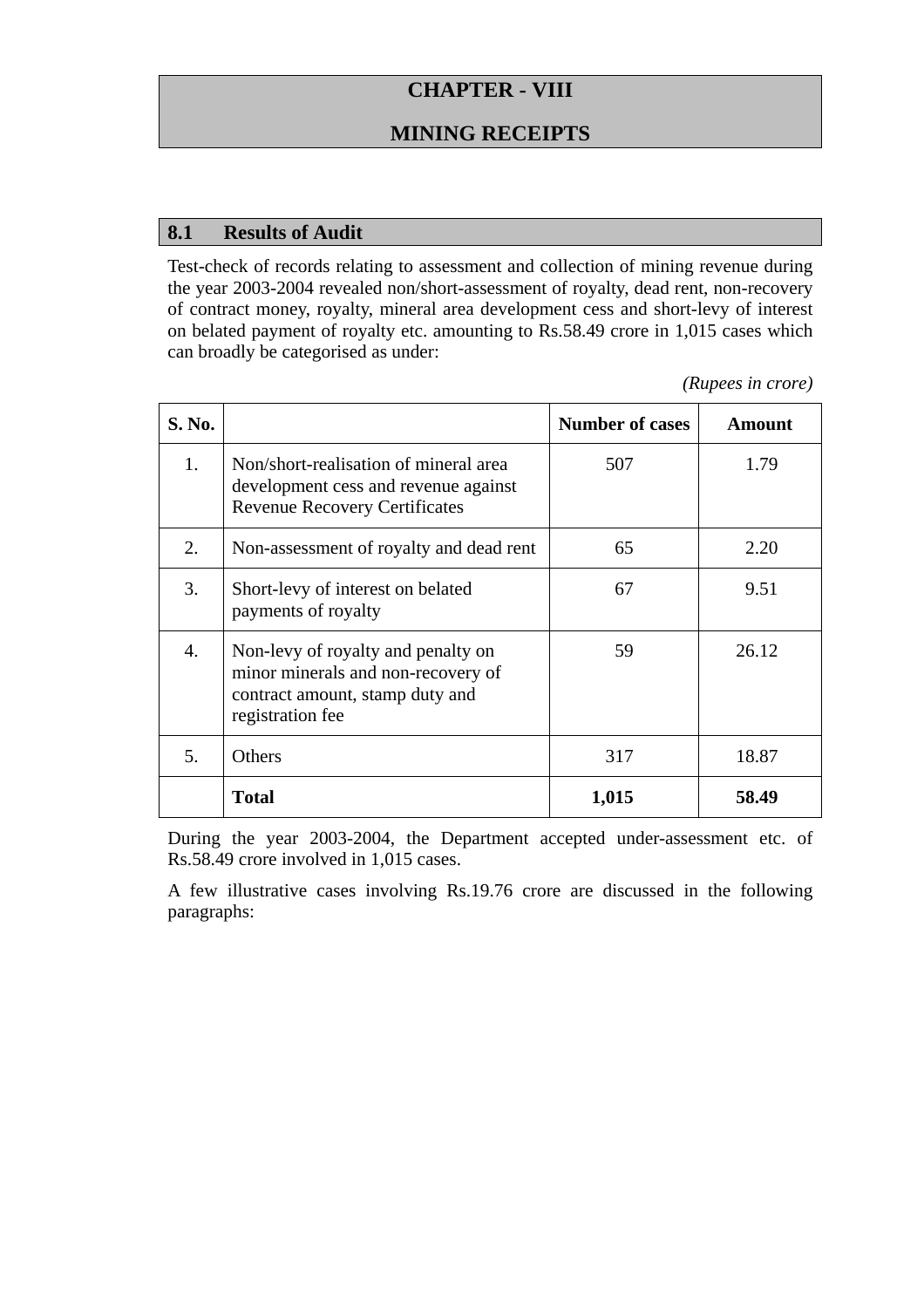## **8.2 Evasion of royalty due to suppression of coal stocks**

The Mineral Concession Rules, 1960 provide that a lessee shall keep accurate accounts showing the quantity and other particulars of all minerals obtained and dispatched from the mine.

\_\_\_\_\_\_\_\_\_\_\_\_\_\_\_\_\_\_\_\_\_\_\_\_\_\_\_\_\_\_\_\_\_\_\_\_\_\_\_\_\_\_\_\_\_\_\_\_\_\_\_\_\_\_\_\_\_\_\_\_\_\_\_\_\_\_\_\_\_\_\_\_\_\_\_

Test-check of records of Mining Office, Shahdol revealed that three lessees had furnished monthly royalty return during April 2001 to March 2003. A perusal of the returns revealed that the lessees had suppressed stock of 6.03 lakh tons of coal by incorrectly depicting the Opening Balance and Closing Balance of the coal extracted resulting in suppression of stock by 6.03 lakh tons of coal involving evasion of royalty of Rs.6.36 crore as detailed below:-

*(Rupees in crore)*

| SI.<br>No. | <b>Name of Unit</b><br><b>Period</b>                          | <b>Closing stock</b><br>should be<br>(in lakh tons) | <b>Closing stock</b><br>shown in the<br>return (in lakh<br>(tons) | Difference in stock<br>(in lakh tons) | <b>Royalty</b><br>element<br>involved |
|------------|---------------------------------------------------------------|-----------------------------------------------------|-------------------------------------------------------------------|---------------------------------------|---------------------------------------|
| 1.         | Jamuna U.G. Kotma<br>$(2001 - 2002)$                          | 25.75                                               | 22.86                                                             | 2.89 <sup>1</sup>                     | 2.75                                  |
| 2.         | Jamuna U.G. & Kotma<br>West (3487.84 Acre)<br>$(2002 - 2003)$ | 4.77                                                | 2.97                                                              | $1.80^{2}$                            | 2.07                                  |
| 3.         | Bhadra (3467.84)<br>$(2002 - 2003)$                           | 1.77                                                | 0.43                                                              | 1.34                                  | 1.54                                  |
|            | <b>Grand Total</b>                                            | 32.29                                               | 26.26                                                             | 6.03                                  | 6.36                                  |

Thus, non-verification of the monthly returns has resulted in short realisation of Government revenue to that extent.

After this was pointed out, the Department stated that action would be taken after verification of facts.

## **8.3 Short-realisation of royalty**

The Mineral Concession Rules, 1960 provide that the holder of a mining lease shall pay royalty in respect of any mineral removed or consumed by him or by his agent, manager, employee, contractor or sub-lessee from the leased area at the rate for the time being specified in respect of that mineral, failing which, the Government may determine the lease and forfeit the whole or a part of security deposit.

Test check of returns of five mining offices<sup>3</sup> revealed that lessees were liable to pay royalty and dead rent of Rs.29.10 crore during the period July 2000 to March 2003. Against this, the lessees had paid Rs. 27.27 crore resulting in short-realisation of royalty of Rs.1.83 crore. The amount was neither demanded by the Mining Officer nor was it paid by the lessee.

 $\overline{a}$ 

*<sup>1</sup> Rates of royalty for Sl. No. 1 Rs. 95 per tonne*

*<sup>2</sup> Rates of royalty for Sl. No. 2,3 Rs.115 per tonne*

*<sup>3</sup> Bhopal, Katni, Rewa, Shivpuri and Sidhi*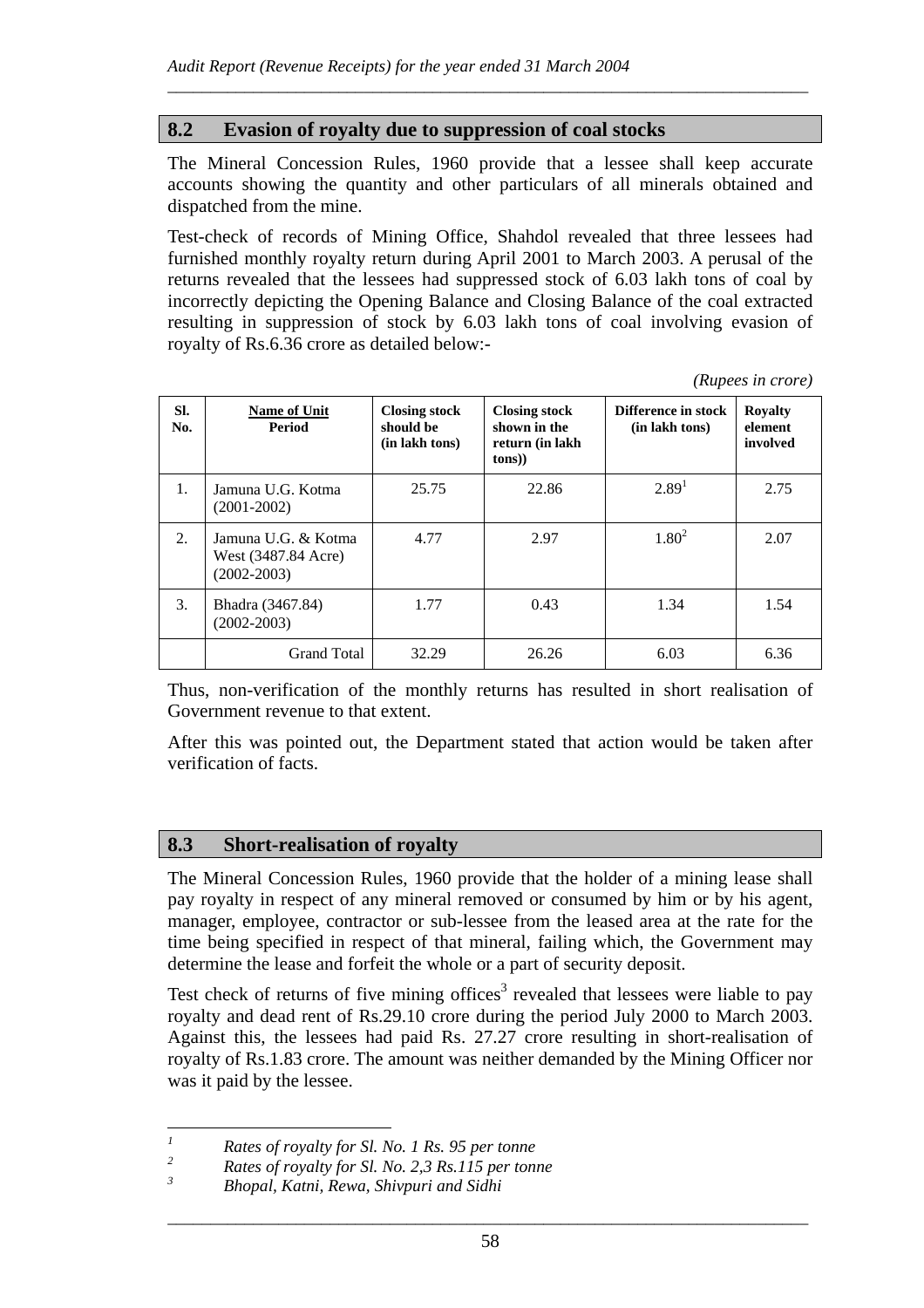This was pointed out in August to September 2003; the Department stated that action would be taken after verification of the cases.

\_\_\_\_\_\_\_\_\_\_\_\_\_\_\_\_\_\_\_\_\_\_\_\_\_\_\_\_\_\_\_\_\_\_\_\_\_\_\_\_\_\_\_\_\_\_\_\_\_\_\_\_\_\_\_\_\_\_\_\_\_\_\_\_\_\_\_\_\_\_\_\_\_\_\_

### **8.4 Loss of revenue due to non-registration/non-renewal of lease deeds**

Under the Registration Act, 1908 deeds conveying lease hold rights for period beyond one year are required to be registered compulsorily. Under the provisions of the Indian Stamps Act, 1899 in case of lease of a mine in which royalty or share of produce is received as rent or part of a rent, stamp duty and registration fees are leviable on average annual royalty. Under the Mineral Concession Rules, 1960 application for renewal of mining lease shall be disposed off within 12 months from the date of receipt by the Government.

During the course of audit it was noticed that two lessees of lime stone units applied for renewal of the lease deeds on 31 March 2004 in five cases. However, in none of the cases of lime stone units, the leases were renewed though the lessees continued to extract minerals. Non-renewal of the leases resulted in a loss of revenue of Rs.7.72 crore in the shape of registration fee and stamp duty as detailed below:-

 *(Rupees in Crore)* 

| S1.<br>No. | Name of<br>Unit | No.<br>of<br>cases | Lease<br>period                                    | Date of<br>application<br>for renewal | Average<br>royalty<br>amount | Stamp<br>duty | Registration<br>Fees | Total<br>realisable<br>revenue |
|------------|-----------------|--------------------|----------------------------------------------------|---------------------------------------|------------------------------|---------------|----------------------|--------------------------------|
| 1.         | Katni           | 1                  | $10.6.91$ to<br>9.6.01<br>$(10 \text{ years})$     | 2.6.2000                              | 2.56                         | 0.19          | 0.14                 | 0.33                           |
|            |                 | 1.                 | 15.5.92 to<br>14.5.02<br>$(10 \text{ years})$      | 15.5.2001                             | 2.57                         | 0.19          | 0.14                 | 0.33                           |
| 2.         | Satna           | 1                  | $24.2.81$ to<br>22.12.01<br>$(20 \text{ years})$   | 15.2.2000                             | 5.70                         | 0.43          | 0.32                 | 0.75                           |
|            |                 | $\mathbf{1}$       | $22.6.79$ to<br>21.6.99<br>$(20 \text{ years})$    | 4.6.1998                              | 17.83                        | 1.34          | 1.00                 | 2.34                           |
|            |                 | $\mathbf{1}$       | 17.10.76<br>to<br>16.10.96<br>$(20 \text{ years})$ | 3.6.1996                              | 30.23                        | 2.27          | 1.70                 | 3.97                           |
|            | Total           | 5                  |                                                    |                                       |                              | 4.42          | 3.30                 | 7.72                           |

After this was pointed out in audit, the Mining Officers stated that the renewal of leases were pending at Government level.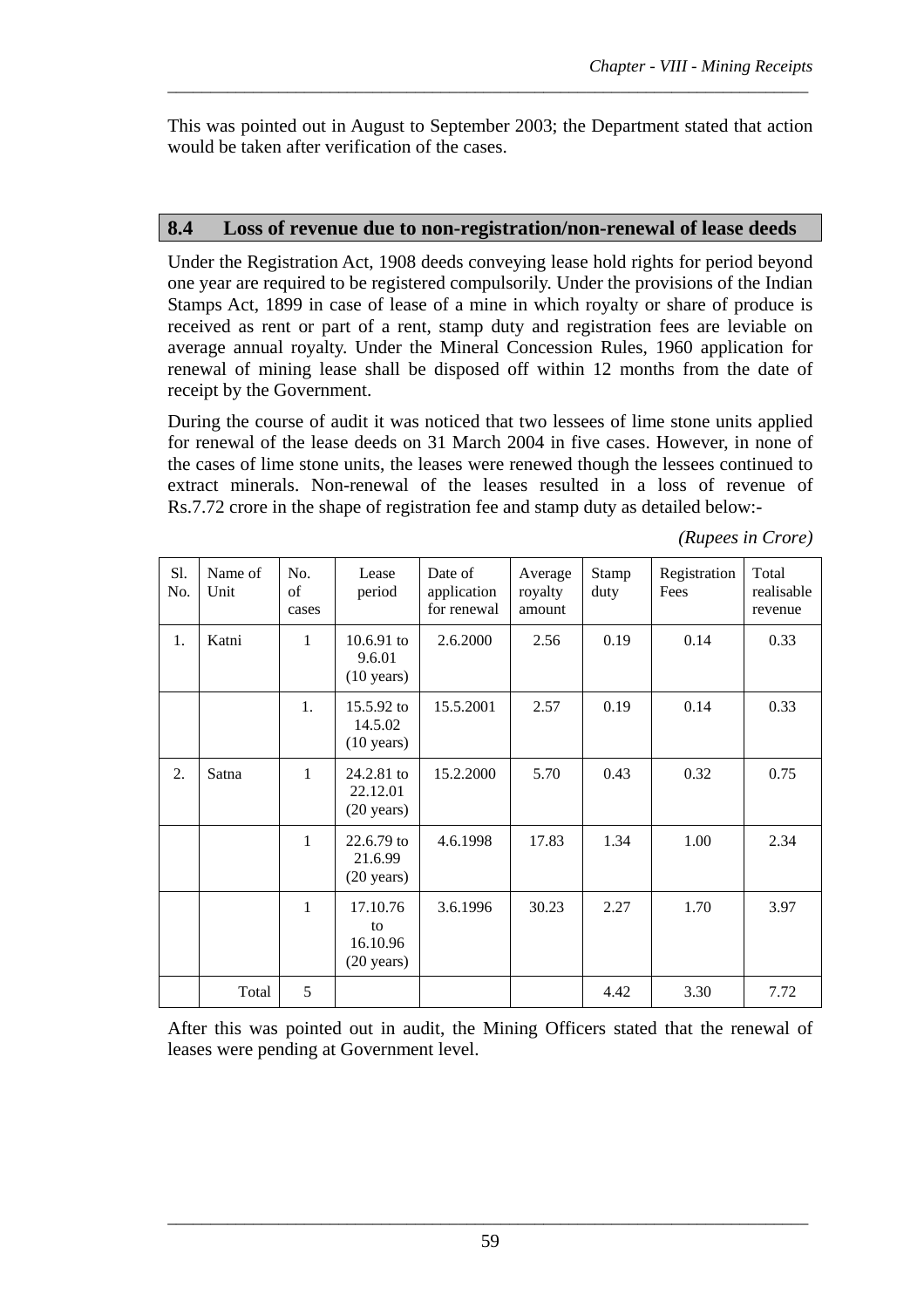## **8.5 Non/short-recovery of royalty on the minerals used for construction work**

The Mines and Mineral (Regulation and Development) Act, 1957 provides for payment of royalty in advance at the time of removal of minerals from the lease area.

\_\_\_\_\_\_\_\_\_\_\_\_\_\_\_\_\_\_\_\_\_\_\_\_\_\_\_\_\_\_\_\_\_\_\_\_\_\_\_\_\_\_\_\_\_\_\_\_\_\_\_\_\_\_\_\_\_\_\_\_\_\_\_\_\_\_\_\_\_\_\_\_\_\_\_

Test-check of the records of eight mining offices<sup>4</sup> revealed that  $15,14,915.78$  MT of minerals i.e. sand, boulder, gitti and morrum during the year 2001-02 and 2003-04 were utilised for construction of roads and other works by the contractors of the PWD in eight districts. However, the royalty was neither paid by the contractors nor was recovered by the PWD to whom the Collector had directed for recovery. This resulted in short-realisation of royalty Rs.2.43 crore.

After this was pointed out in audit (August 2003 & April 2004), the Department stated that the action for recovery would be taken.

## **8.6 Non-realisation of dead rent**

Madhya Pradesh Minor Mineral Rules, 1996 provide that a lessee shall pay for every year except for the first year of lease yearly dead rent at the rates specified from time to time.

Test-check of records in March 2004 revealed that a quarry lease of granite of 40 hectare in forest area was sanctioned in favour of Madhya Pradesh State Mining Corporation for a period of 10 years. However, it was transferred to a private firm from July 1998 on the same terms and conditions. The possession of land was not given till March 2004 due to non-completion of joint demarcation of land by the Mining and Forest departments. This resulted in a loss of Rs.23.15 lakh payable by way of dead rent payable to the Government.

After this was pointed out in audit (March 2004), the Mining Officer stated that the Division Forest Officer was asked from time to time for joint demarcation but the area was not demarcated. Therefore, the lessee could not get the possession of leased area.

In an another case, the lessee was given surface right after three years from the date of sanction of lease and Mining Officer was directed to collect the dead rent from July 2001 i.e. the date of grant of surface right. The reasons for delay in grant of the possession was not available in the Mining Office. Thus, lack of co-ordination between the Mining Department/Forest Department/Revenue Department deprived Government of revenue of Rs.18.63 lakh by way of dead rent.

## **8.7 Non-realisation of revenue due to delay in re-grant of lease area**

Under the Minor Mineral Rules, 1996, the land which was previously held or is being held under a mining/quarry lease or prospecting license should be made available for re-grant on expiry of the lease or surrender after issuing a notification in Gazette and making an entry to this effect in the prescribed register.

 $\overline{a}$ 

*<sup>4</sup> Betul, Damoh, Indore, Raisen, Rewa, Shahdol, Shivpuri and Sidhi*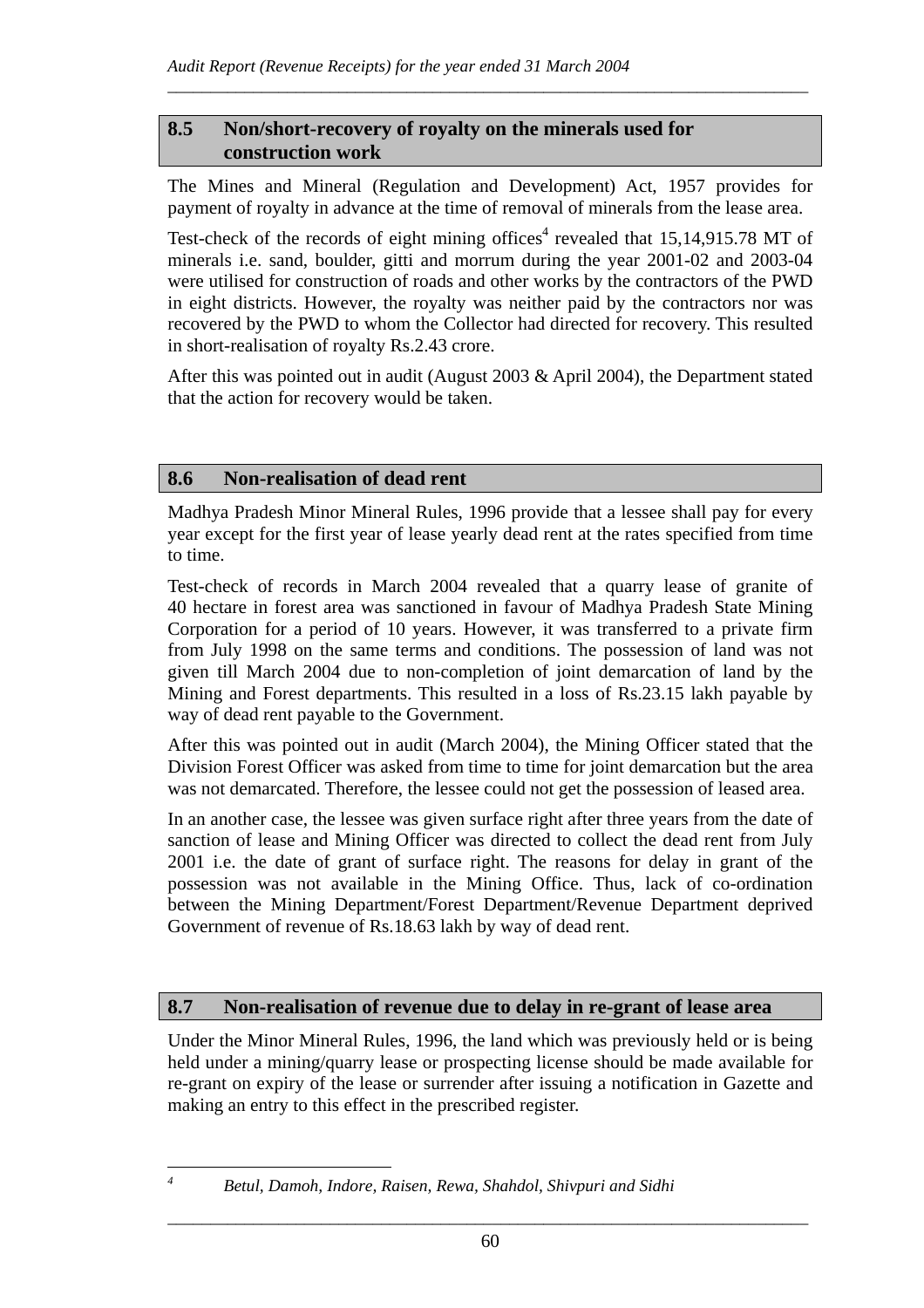Test-check of records of Bhind district revealed that notification for re-grant of lease after termination of lease by the previous lessee (lease terminated in March 2001) was not issued. The revenue forgone by way of dead rent as a result of this omission amounted to Rs.42.46 lakh. Besides, an amount of Rs.2.58 lakh outstanding against earlier lessee was also not recovered.

\_\_\_\_\_\_\_\_\_\_\_\_\_\_\_\_\_\_\_\_\_\_\_\_\_\_\_\_\_\_\_\_\_\_\_\_\_\_\_\_\_\_\_\_\_\_\_\_\_\_\_\_\_\_\_\_\_\_\_\_\_\_\_\_\_\_\_\_\_\_\_\_\_\_\_

After this was pointed out in audit (December 2003), the Mining Officer stated that action to re-allot the lease is being taken and demand notice to recover the outstanding amount of Rs.2.58 lakh from the lessee had been issued (December 2003).

## **8.8 Non-submission of return**

Under M.P. Minor Minerals Rules, 1996, every quarry lease holder shall submit the monthly, half yearly, yearly returns on due dates as prescribed in the agreement. If these returns are not received by the prescribed date, the sanctioning authority may impose the penalty on the lessee not exceeding an amount equivalent to twice the amount of annual dead rent.

Test-check of the records of five mining offices<sup>5</sup> revealed that 28 lessees did not submit the returns for the year 2002-2003, as such the assessment of royalty could not be completed. The Mining officer did not take any action to impose the penalty. This resulted in non-realisation of revenue of Rs.55.55 lakh.

After this was pointed out in audit between July 2003 and April 2004, the Mining Officers stated that the lessees had been asked to submit the returns. The reply is not tenable as the Department failed to take action as required under the rules as no system to monitor the receipts of returns by the prescribed date had been deviced/formulated.

 *5*

*Bhind, Chhindwara, Gwalior, Katni and Raisen*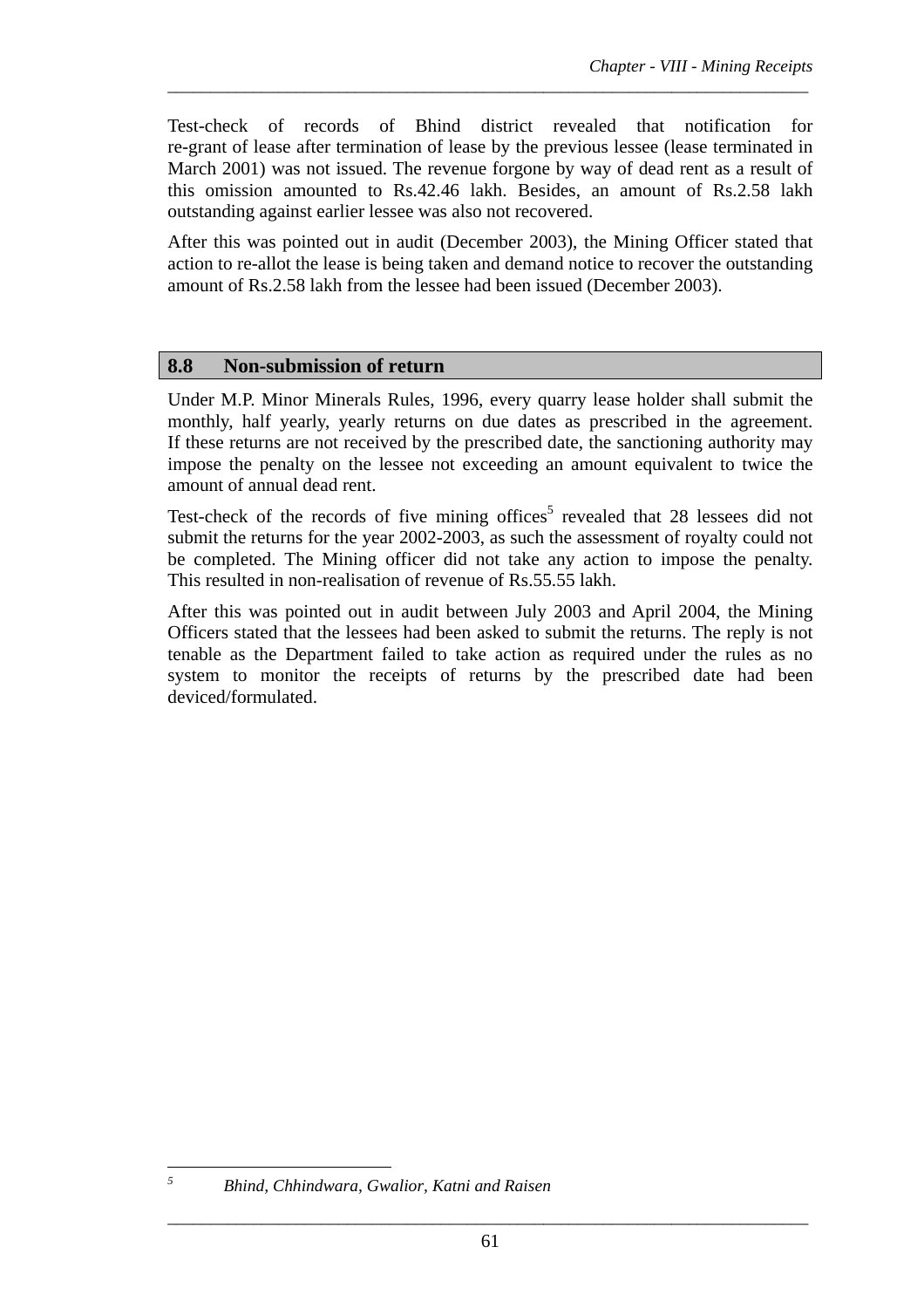**Blank Page**